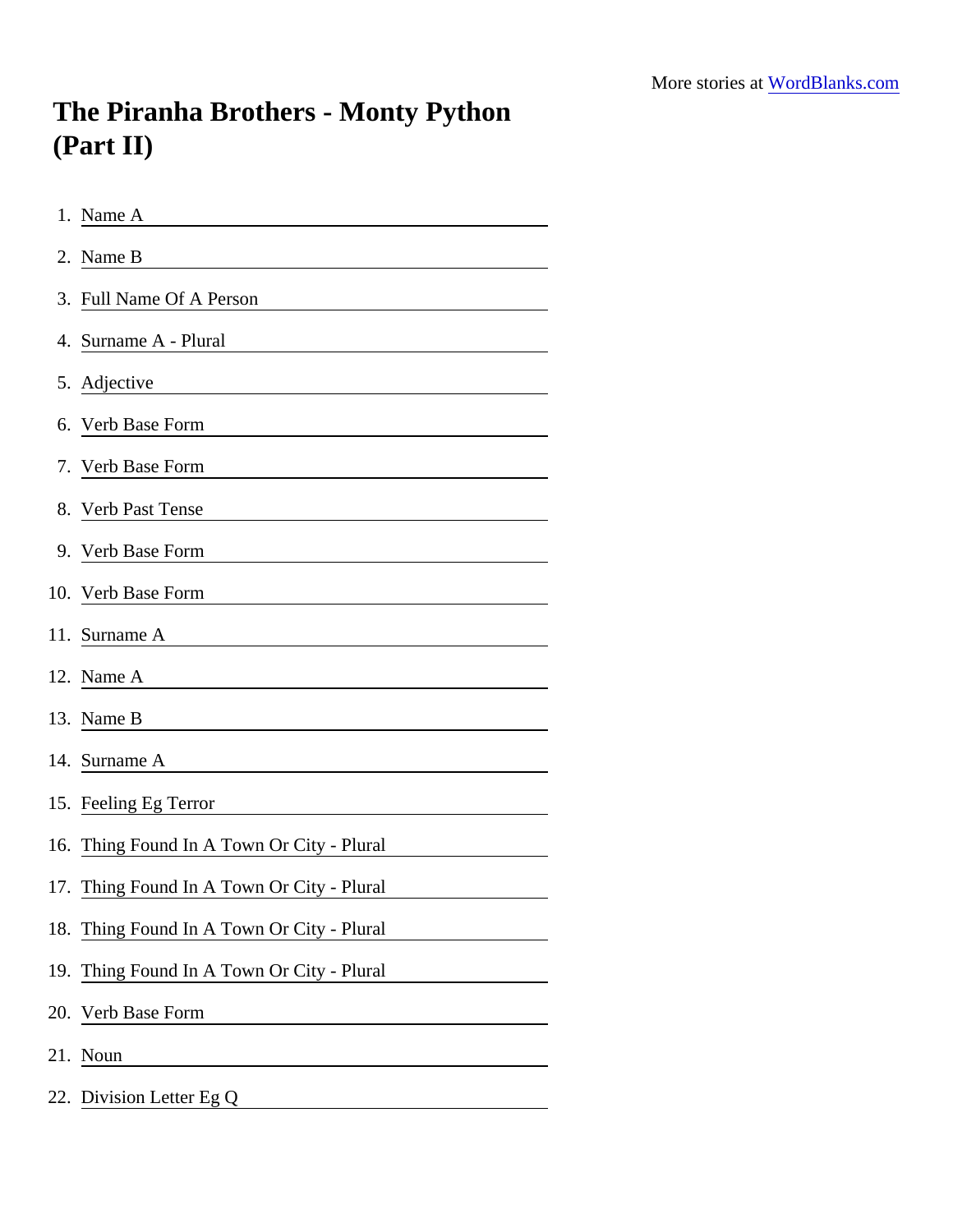| 23. Noun Plural                                           |
|-----------------------------------------------------------|
| 24. Verb Present Ends In Ing                              |
| 25. Noun                                                  |
| 26. Adjective                                             |
| 27. Verb Past Tense                                       |
| 28. Adjective                                             |
| 29. Name B                                                |
| 30. Surname A                                             |
| 31. Victim B Full Name                                    |
| 32. Verb Present Ends In Ing                              |
| 33. Noun                                                  |
| 34. Noun                                                  |
| 35. Vehicle                                               |
| 36. Name B - Posession                                    |
| 37. Adjective                                             |
| 38. Adjective                                             |
| 39. Name B                                                |
| 40. Noun                                                  |
| 41. Verb Present Ends In S                                |
| 42. Front Back Side Left Etc Choose One Or A Similar Word |
| 43. Same Vehicle                                          |
| 44. Verb Base Form                                        |
| 45. Name B - Posession                                    |
| 46. Name B - Posession                                    |
| 47. Noun                                                  |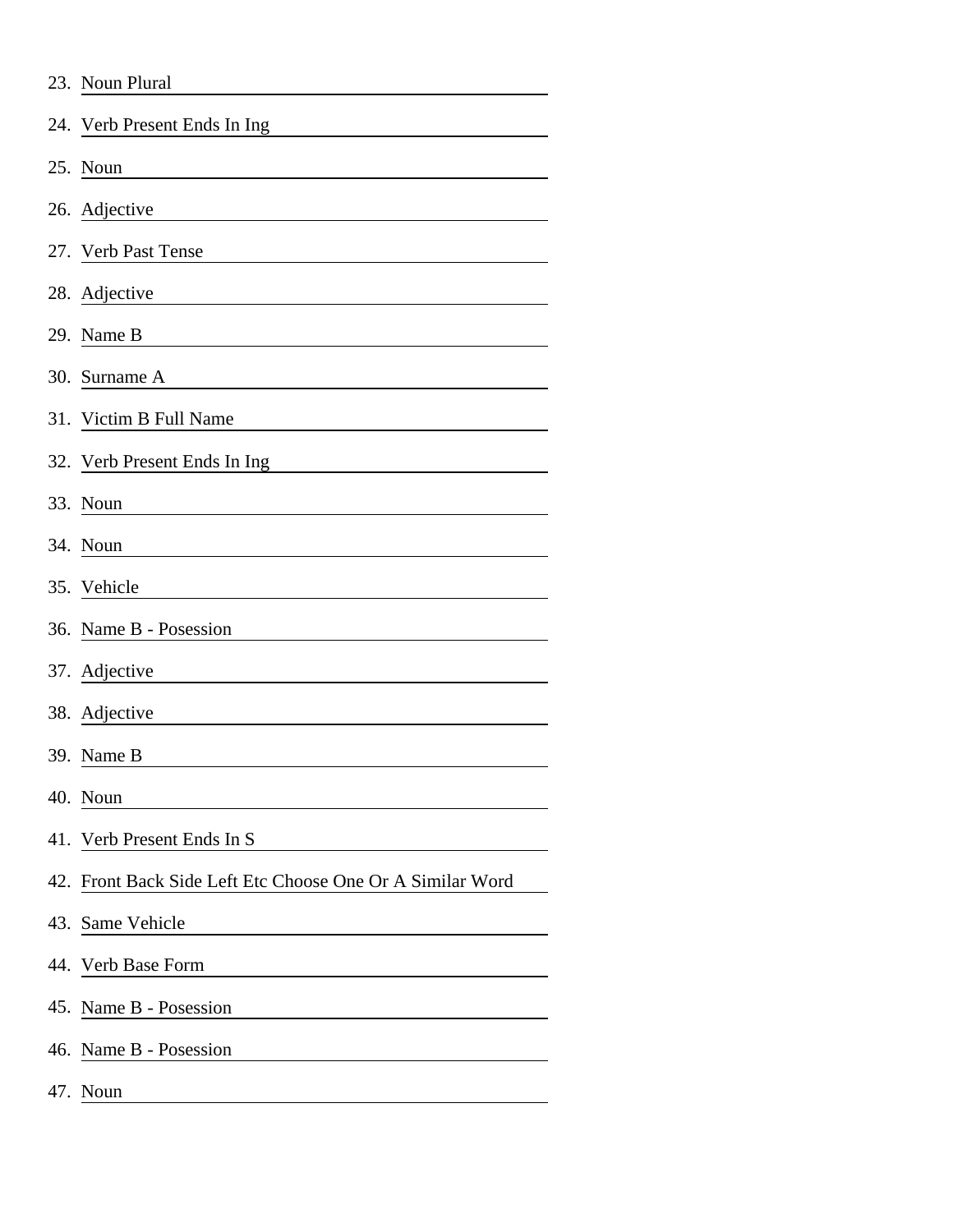| 48. Name A |  |  |
|------------|--|--|
|            |  |  |

| 49. Full Name Of A Person                                           |
|---------------------------------------------------------------------|
|                                                                     |
| 50. Member Of A Social Group Eg Baby                                |
| 51. Verb - Base Form Ends In Er Eg Crusher                          |
| 52. Profession - Plural                                             |
| 53. Nickname                                                        |
| 54. Verb Present Ends In Ing                                        |
| 55. Part Of Body - Plural                                           |
| 56. Animal (Plural)                                                 |
| 57. Name B                                                          |
| 58. Adjective                                                       |
| 59. Verb Present Ends In S                                          |
| 60. Part Of Body - Plural                                           |
| 61. Adjective                                                       |
| 62. Verb Present Ends In S                                          |
| 63. Part Of Body                                                    |
| 64. Adjective                                                       |
| 65. Verb Present Ends In S                                          |
| 66. Part Of Body                                                    |
| 67. Adjective                                                       |
| 68. Victim A Full Name                                              |
| 69. Name B<br><u> 1980 - Andrea Stadt Britain, fransk politik (</u> |
| 70. Surname A<br><u> 1989 - Andrea Andrew Maria (b. 1989)</u>       |
| 71. Victim A First Name                                             |
| 72. Adjective                                                       |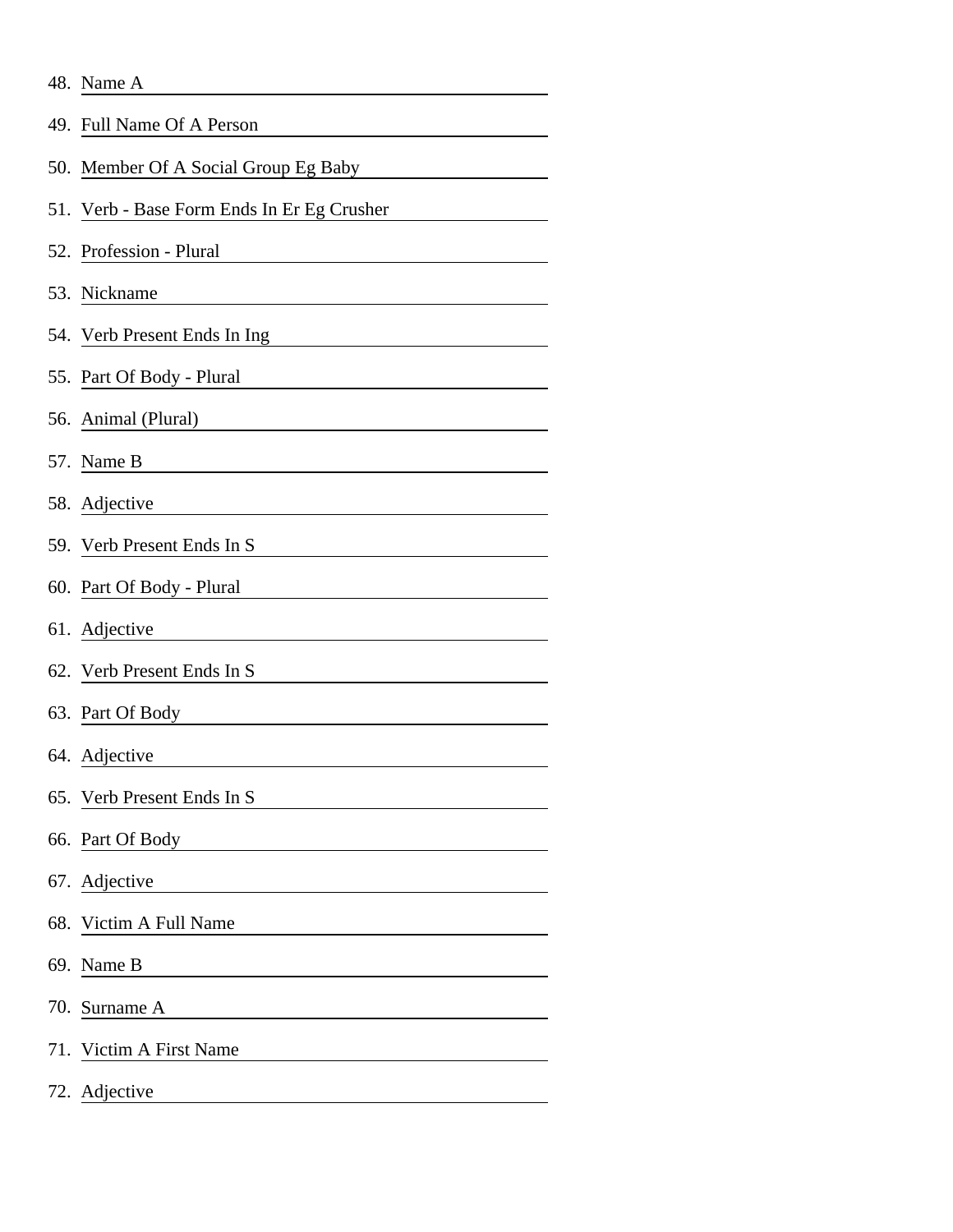|     | 73. Noun Plural                                        |
|-----|--------------------------------------------------------|
|     | 74. Noun                                               |
|     | 75. Name B                                             |
| 76. | Victim A First Name                                    |
| 77. | Victim A First Name                                    |
|     | 78. Verb Past Tense                                    |
|     | 79. Adjective                                          |
|     | 80. Victim A First Name                                |
|     | 81. Adjective                                          |
|     | 82. Name B - Shortened Or How A Friend Would Call Them |
|     | 83. Verb Base Form                                     |
|     | 84. Name B                                             |
|     | 85. Victim A First Name                                |
|     | 86. Name B - Shortened Or How A Friend Would Call Them |
|     | 87. Adjective                                          |
|     | 88. Adjective                                          |
|     | 89. Victim A Surname                                   |
|     | 90. Victim A Surname                                   |
| 91. | Victim A First Name                                    |
|     | 92. Adjective                                          |
|     | 93. Adjective                                          |
| 94. | Adjective                                              |
|     | 95. Victim B Full Name                                 |
|     | 96. Adverb                                             |
|     | 97. Adjective                                          |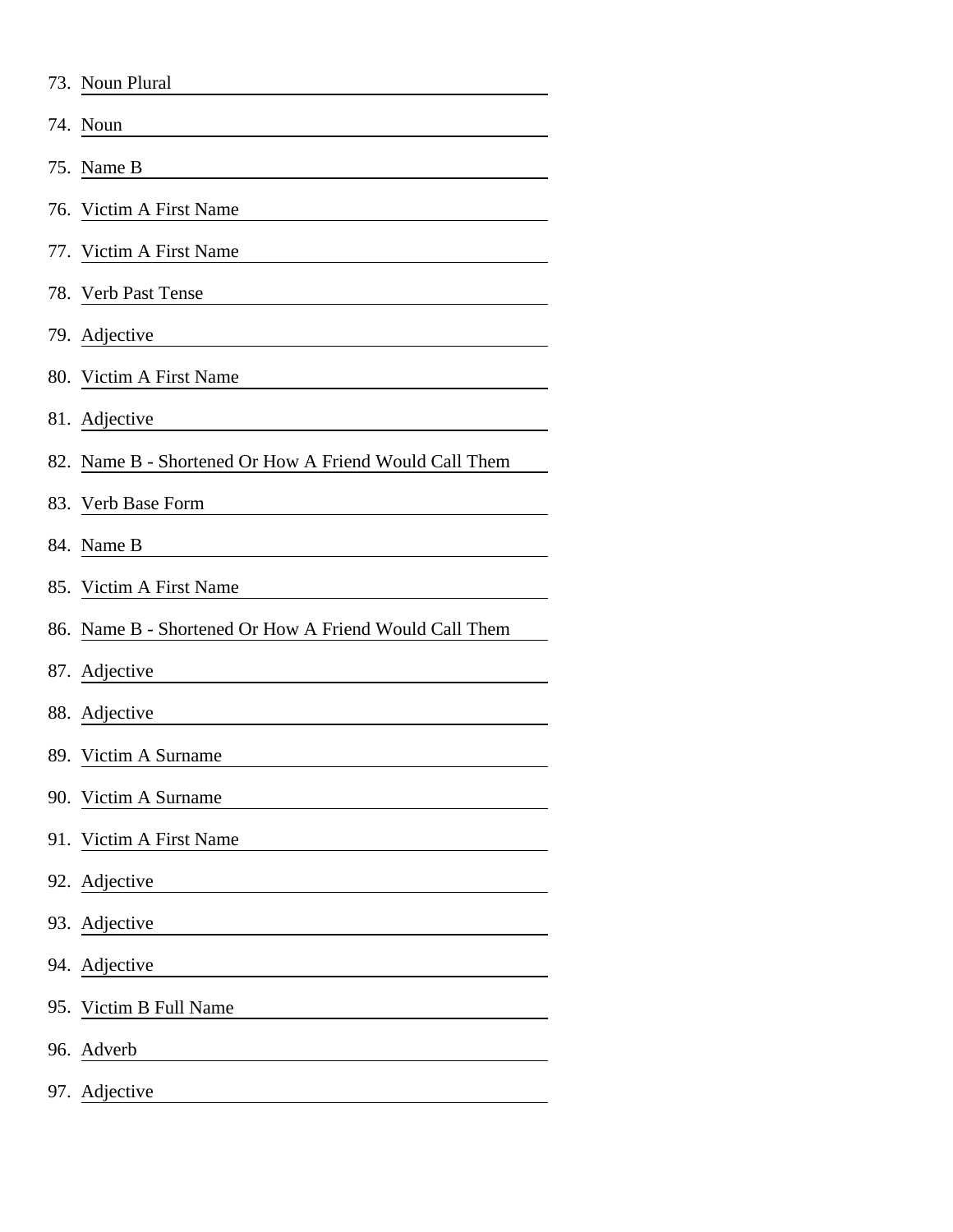| 98. Day Of The Week        |
|----------------------------|
| 99. Verb Base Form         |
| 100. Verb Base Form        |
| 101. Part Of Body - Plural |
| 102. Adjective             |
| 103. Same Day Of The Week  |
| 104. Verb Past Tense       |
| 105. Part Of Body          |
| 106. Noun                  |
| 107. Adverb                |
| 108. Name B                |
| 109. Verb Past Tense       |
| 110. Adjective             |
| 111. Feeling Eg Fear       |
| 112. Friend A Full Name    |
| 113. Adverb                |
| 114. Name B                |
| 115. Adjective             |
| 116. Adjective             |
| 117. Noun                  |
| 118. Adjective             |
| 119. Profession - Plural   |
| 120. Verb Past Tense       |
| 121. Nationality           |
| 122. Profession            |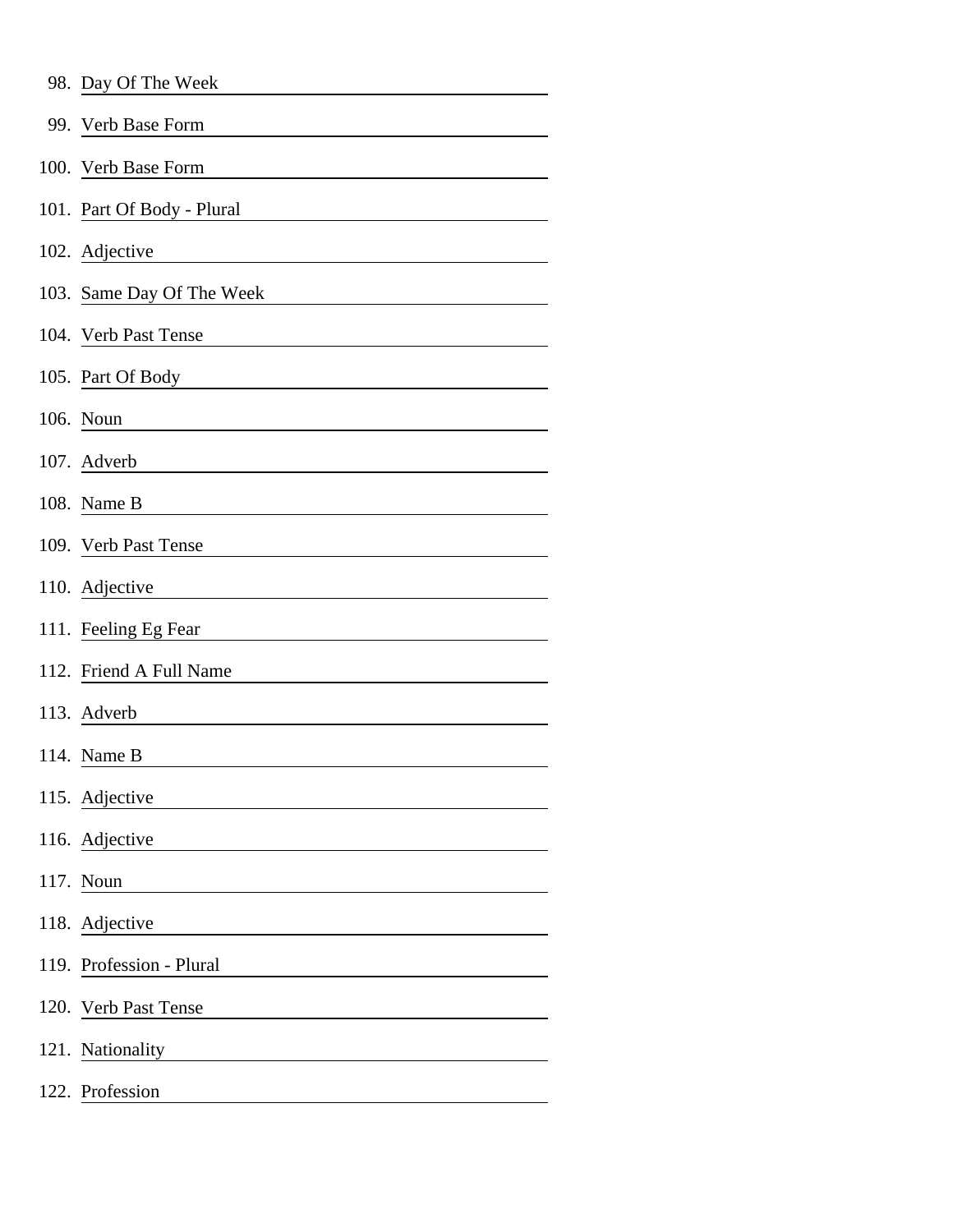| 123. Social Group Eg Aris Toc Rac Y |
|-------------------------------------|
| 124. Adjective                      |
| 125. Social Group                   |
| 126. Social Group                   |
| 127. Social Group                   |
| 128. Social Group                   |
| 129. Adjective                      |
| 130. Name B                         |
| 131. Adjective                      |
| 132. Animal                         |
| 133. Adjective A                    |
| 134. Name X                         |
| 135. Adjective A                    |
| 136. Name X                         |
| 137. Small Number                   |
| 138. Part Of Body                   |
| 139. Part Of Body                   |
| 140. Name B                         |
| 141. Adjective                      |
| 142. Name X                         |
| 143. Large Number                   |
| 144. Name X                         |
| 145. Name B                         |
| 146. Adjective                      |
| 147. Verb Present Ends In Ing       |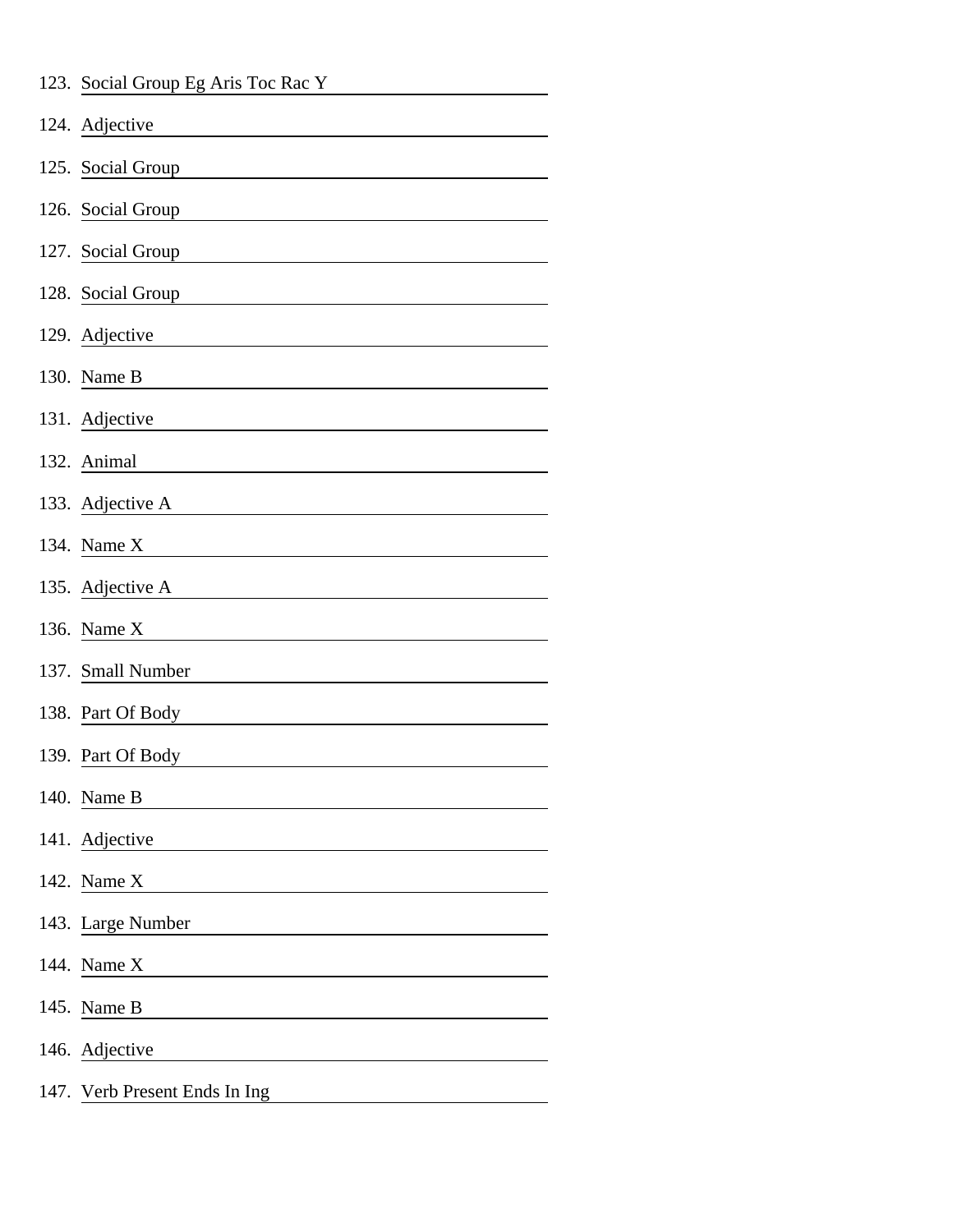| 148. Part Of Body                   |
|-------------------------------------|
| 149. Part Of Body - Plural          |
| 150. Adjective                      |
| 151. Full Name Of A Person          |
| 152. Verb Past Tense                |
| 153. Part Of Body - Plural          |
| 154. Friend A First Name            |
| 155. Verb Present Ends In Ing       |
| 156. Noun                           |
| 157. Name B                         |
| 158. Noun                           |
| 159. Name B                         |
| 160. Surname A                      |
| 161. Adverb                         |
| 162. Name B                         |
| 163. Noun                           |
| 164. Adjective                      |
| 165. Same Noun                      |
| 166. Insult To Call Someone Eg Twit |
| 167. Adjective                      |
| 168. Name B                         |
| 169. Name A                         |
| 170. Verb Present Ends In Ing       |
| 171. Adjective                      |
| 172. Adjective                      |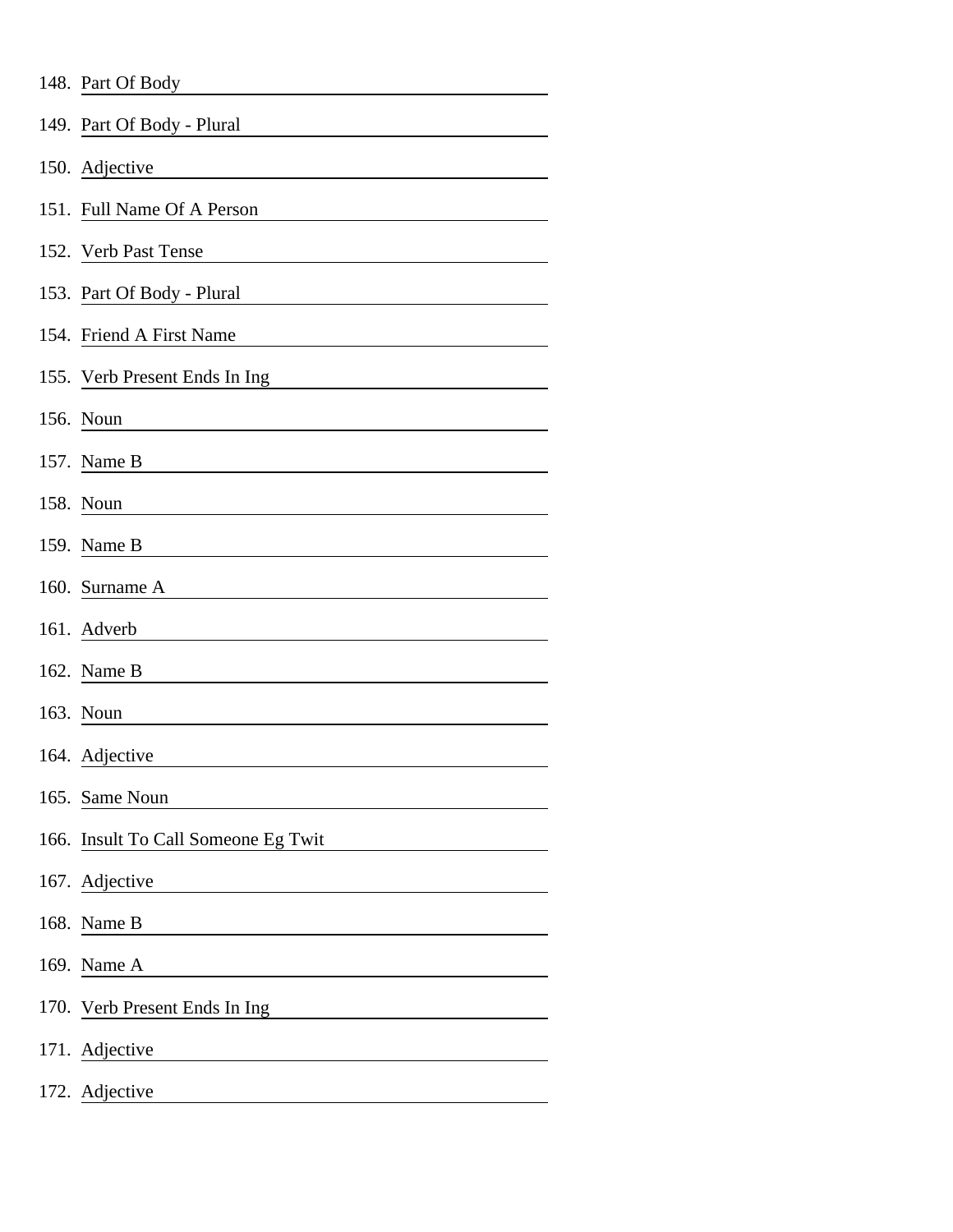| 173. Noun Plural                       |
|----------------------------------------|
| 174. Adjective                         |
| 175. Adjective                         |
| 176. Adjective                         |
| 177. Noun Plural                       |
| 178. Name B                            |
| 179. Adjective                         |
| 180. Verb Present Ends In Ing          |
| 181. Noun A                            |
| 182. Noun Plural                       |
| 183. One Digit Number                  |
| 184. Noun A                            |
| 185. Verb Past Tense                   |
| 186. Name A                            |
| 187. Emotion - Past Tense Eg Terrified |
| 188. Emotion - Past Tense Eg Terrified |
| 189. Name A                            |
| 190. Adjective                         |
| 191. Verb Base Form                    |
| 192. Part Of Body - Plural             |
| 193. Name A                            |
| 194. Name B                            |
| 195. Emotion - Past Tense Eg Terrified |
| 196. Name A                            |
| 197. Adjective                         |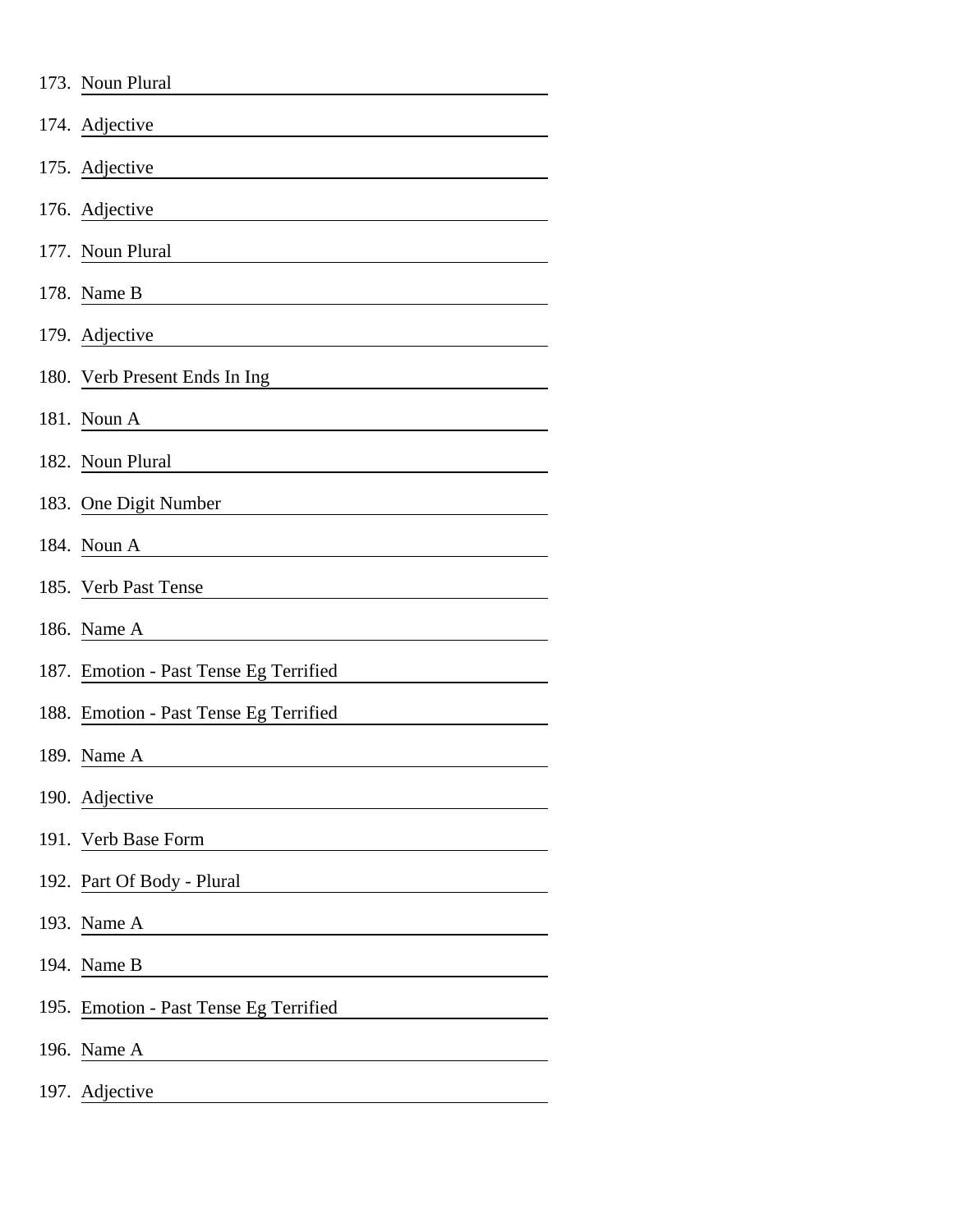| 198. Noun                  |
|----------------------------|
| 199. Noun                  |
| 200. Surname A             |
| 201. Year                  |
| 202. Name B                |
| 203. Adjective             |
| 204. Name B                |
| 205. Adjective A           |
| 206. Name X                |
| 207. Name X                |
| 208. Verb Past Tense       |
| 209. Year                  |
| 210. Name B                |
| 211. Verb Base Form        |
| 212. Surname A - Plural    |
| 213. Adjective             |
| 214. Detectives First Name |
| 215. Detectives Nickname   |
| 216. Detectives Surname    |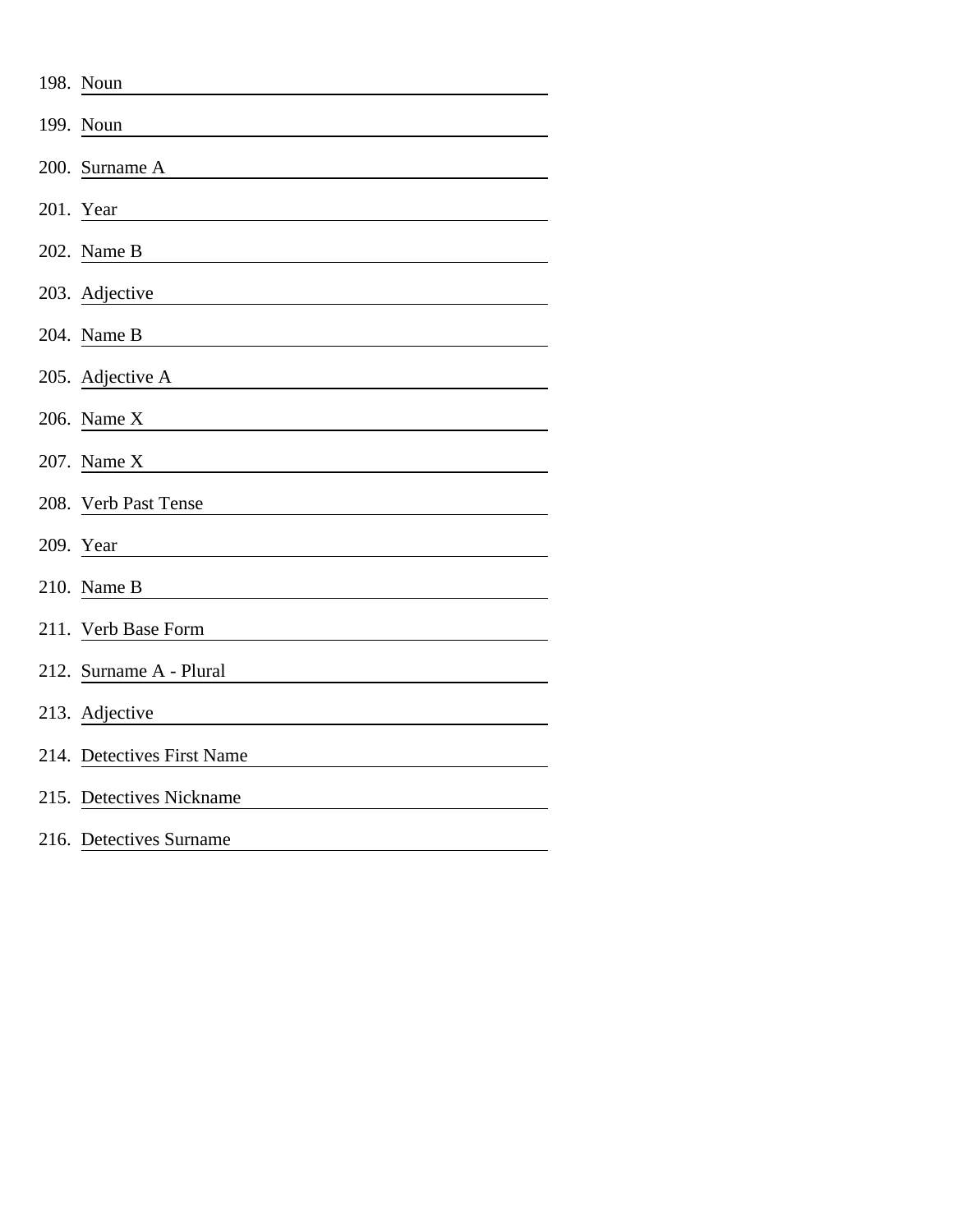## **The Piranha Brothers - Monty Python (Part II)**

| At the age of fifteen <u>Name A</u> and Name B <b>Started attending the</b> Full Name of a Person                            |  |  |  |  |
|------------------------------------------------------------------------------------------------------------------------------|--|--|--|--|
| Primary School in Clerkenwell. When the Sumame A - Plural Left school they were called                                       |  |  |  |  |
| up but were found by an Army Board to be too ______ Adjective _______ even for National                                      |  |  |  |  |
| Service. Denied the opportunity to use their talents in the service of their                                                 |  |  |  |  |
| country, they began to operate what they called 'The Operation' They would                                                   |  |  |  |  |
| Verb Base Form <b>a</b> victim and then threaten to <b>South Base Form</b> him up if he paid the so-called                   |  |  |  |  |
| protection money. Four months later they started another operation which they                                                |  |  |  |  |
| called 'The Other Operation'. In this, they verb Past Tense another victim and                                               |  |  |  |  |
| threatened not to verb Base Form him up if he didn't pay them. One month later they hit                                      |  |  |  |  |
| upon 'The Other Other Operation'. In this the victim was threatened that if he                                               |  |  |  |  |
| didn't pay them, they would verb Base Form him up. This for the surname A brothers was the                                   |  |  |  |  |
| turning point.                                                                                                               |  |  |  |  |
|                                                                                                                              |  |  |  |  |
| Name A and Mame B Sumame A now formed a gang, which they called 'The Gang' and                                               |  |  |  |  |
| used <u>Feeling eg terror</u> to take over Thing found in a town or city - Plural , Thing found in a town or city - Plural , |  |  |  |  |
| Thing found in a town or city - Plural <b>and</b> Thing found in a town or city - Plural                                     |  |  |  |  |
| . When they tried to take over the MCC they were, for the only time in                                                       |  |  |  |  |
| their lives, verb Base Form up a Noun As their empire spread however, Division letter eg O                                   |  |  |  |  |

Division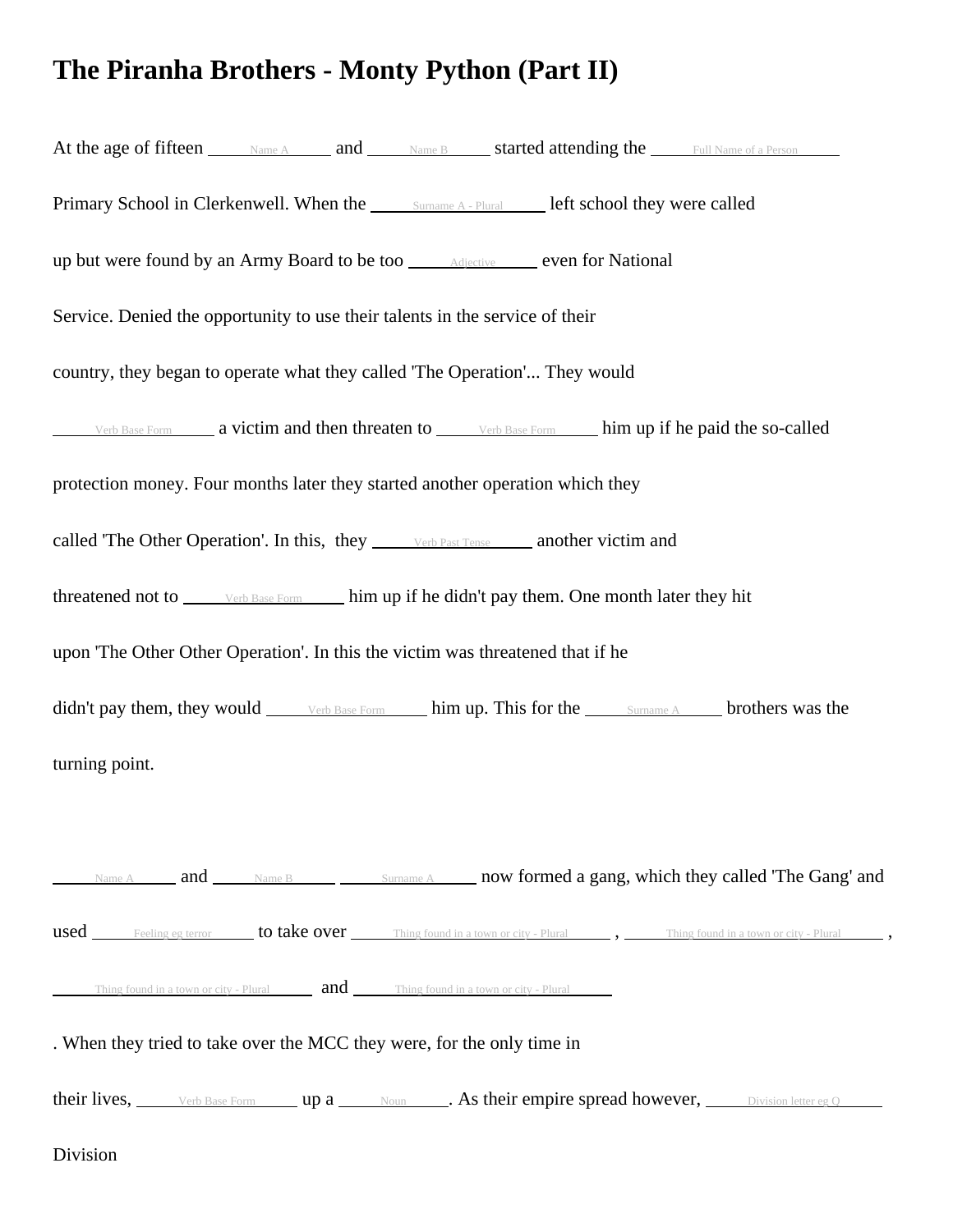## were

|           |                            | <b>keeping</b> Noun Plural on their every move by Verb Present ends in ING the Noun Supplements.                                                         |  |  |  |
|-----------|----------------------------|----------------------------------------------------------------------------------------------------------------------------------------------------------|--|--|--|
|           |                            |                                                                                                                                                          |  |  |  |
|           |                            | <b>One</b> Adjective <b>operator who</b> Verb Past Tense Adjective of Name B                                                                             |  |  |  |
|           |                            | Surname A <b>Was</b> Victim B full name                                                                                                                  |  |  |  |
|           |                            | "Well one day I was at home <u>some Present ends in ING</u> the kids when I looks out through the                                                        |  |  |  |
|           |                            | Noun in the Noun and sees this vehicle pull up and out gets one of Name B.                                                                               |  |  |  |
| Posession |                            |                                                                                                                                                          |  |  |  |
|           |                            | boys, so he comes in <u>Adjective</u> and Adjective and Says Name B <b>Wants</b> to have a                                                               |  |  |  |
| Noun      |                            |                                                                                                                                                          |  |  |  |
|           |                            | with me, so he <u>verb Present ends in S</u> me to the Front back side left etc choose one or a similar word of the                                      |  |  |  |
|           |                            | Same vehicle <b>and takes me for a</b> Werb Base Form                                                                                                    |  |  |  |
|           |                            | round to <u>Name B - Posession</u> place and Name B - Posession here in the conversation pit Noun                                                        |  |  |  |
|           |                            | Name A <b>and</b> Full Name of a Person <b>b</b> , the Member of a social group eg baby <b>Start Contract Contract Contract A</b> Corporate Term ends in |  |  |  |
|           |                            | ER eg crusher ______, and two _______ Profession - plural ________ and a man                                                                             |  |  |  |
|           |                            | they called Nickname , who just sat there Verb Present ends in ING here Part of Body - Plural of                                                         |  |  |  |
|           | Animal (plural) <b>and</b> |                                                                                                                                                          |  |  |  |

Name B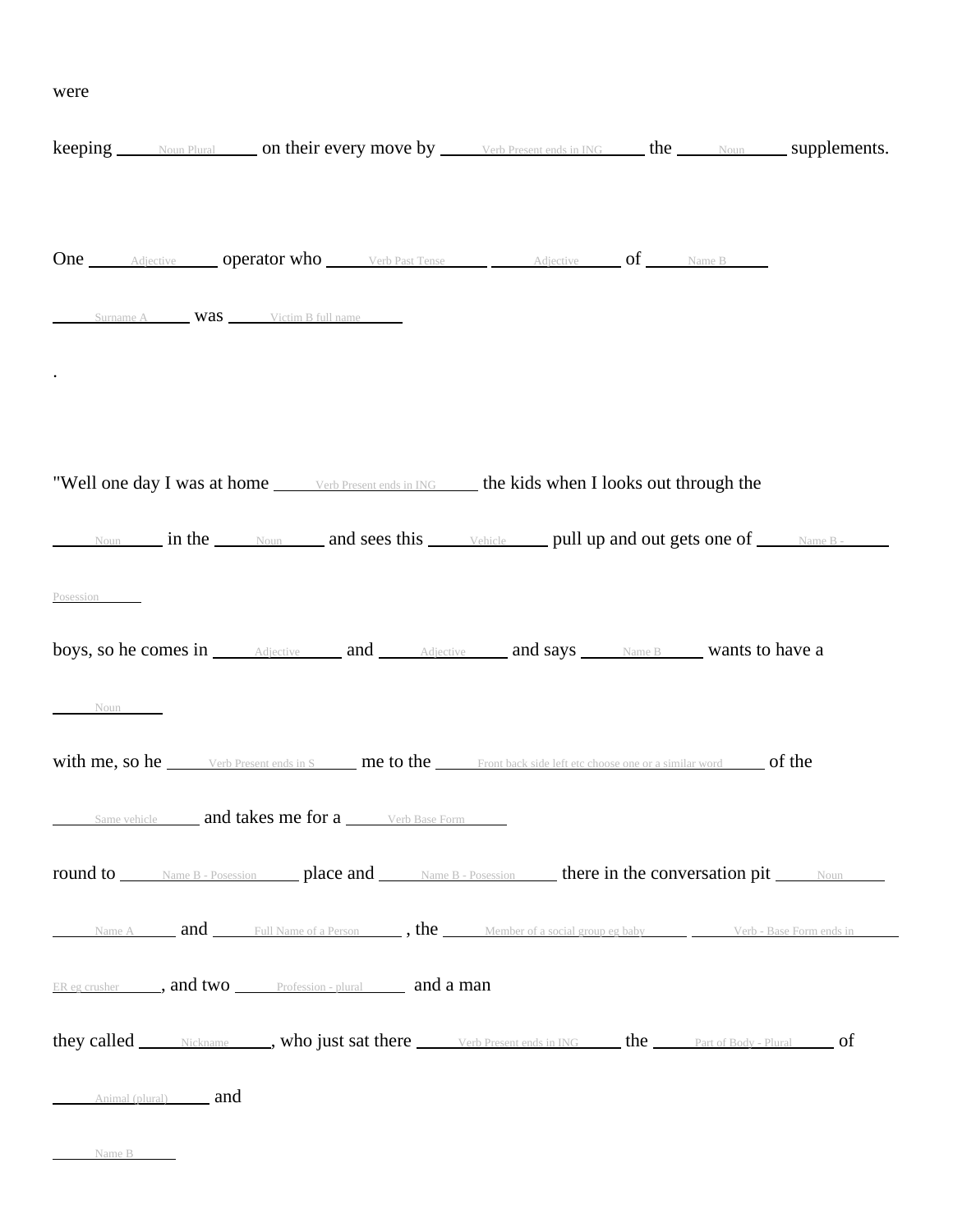| says 'I hear you've been a <i>Adjective</i> boy Clement' and he <i>verb Present ends in S</i> me                                    |                                                                                                 |  |  |
|-------------------------------------------------------------------------------------------------------------------------------------|-------------------------------------------------------------------------------------------------|--|--|
| Part of Body - Plural $\overline{A}$ Adjective $\overline{A}$ and $\overline{C}$ verb Present ends in S $\overline{C}$ Part of Body |                                                                                                 |  |  |
| Adjective and Verb Present ends in S me Part of Body Adjective and I tell him my                                                    |                                                                                                 |  |  |
| name's not Clement and then he loses his temper and nails me head to the                                                            |                                                                                                 |  |  |
| floor."                                                                                                                             |                                                                                                 |  |  |
|                                                                                                                                     |                                                                                                 |  |  |
| Another man who had his head nailed to the floor was victim A full name                                                             |                                                                                                 |  |  |
|                                                                                                                                     |                                                                                                 |  |  |
| Interviewer: I've been told <u>Name B Surname A</u> nailed your head to the floor.                                                  |                                                                                                 |  |  |
| Victim A first name : No. Never. He was a <u>Adjective</u> bloke. He used to buy his mother                                         |                                                                                                 |  |  |
|                                                                                                                                     |                                                                                                 |  |  |
| Interviewer: But the police have film of ______ Name B______ actually nailing your head to                                          |                                                                                                 |  |  |
| the floor.                                                                                                                          |                                                                                                 |  |  |
|                                                                                                                                     | Victim A first name : (pause) Oh yeah, he did that.                                             |  |  |
| Interviewer: Why?                                                                                                                   |                                                                                                 |  |  |
|                                                                                                                                     | Victim A first name : Well he had to, didn't he? I mean there was nothing else he could do,     |  |  |
| be fair. I had _______ verb Past Tense _______ the ________ Adjective _______ law.                                                  |                                                                                                 |  |  |
| Interviewer: What had you done?                                                                                                     |                                                                                                 |  |  |
|                                                                                                                                     | Victim A first name ______: Er well he didn't tell me that, but he gave me his word that it was |  |  |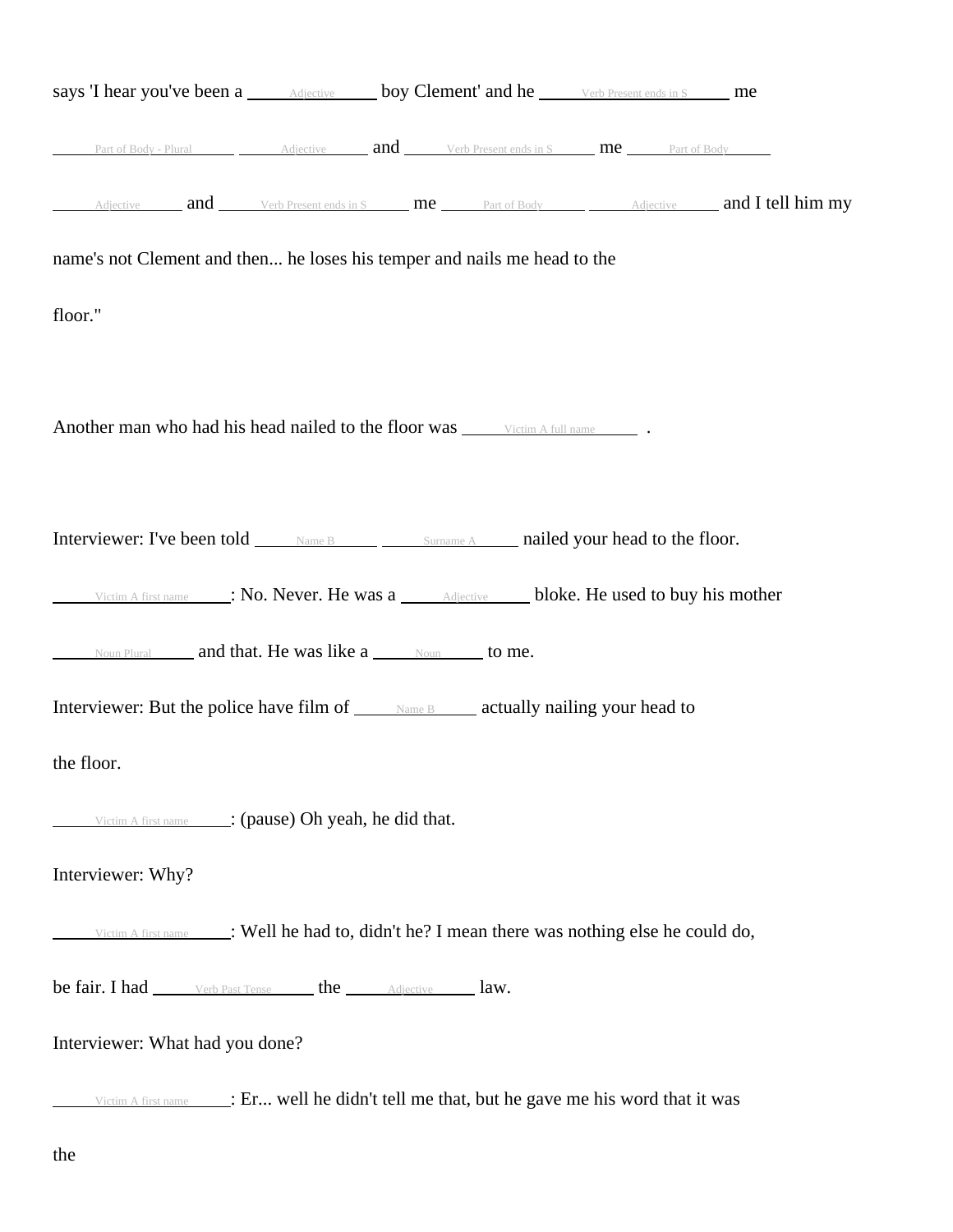|                                                       | case, and that's <u>Adjective</u> enough for me with old Name B - Shortened or how a friend would call them . I mean,                                                   |  |  |
|-------------------------------------------------------|-------------------------------------------------------------------------------------------------------------------------------------------------------------------------|--|--|
| he                                                    |                                                                                                                                                                         |  |  |
|                                                       | didn't *want* to nail my head to the floor. I had to verb Base Form _____. He                                                                                           |  |  |
|                                                       | wanted to let me off. He'd do anything for you, Name B Would.                                                                                                           |  |  |
|                                                       | Interviewer: And you don't bear him a grudge?                                                                                                                           |  |  |
|                                                       | Victim A first name $\blacksquare$ : A grudge! Old $\blacksquare$ Name B - Shortened or how a friend would call them $\blacksquare$ . He was a $\blacksquare$ Adjective |  |  |
| Adjective                                             |                                                                                                                                                                         |  |  |
|                                                       | Interviewer: I understand he also nailed your wife's head to a coffee table.                                                                                            |  |  |
| Isn't that true Mrs ______ Victim A surname _______ ? |                                                                                                                                                                         |  |  |
|                                                       |                                                                                                                                                                         |  |  |
|                                                       | Victim A first name : Well he did do that, yeah. He was a Adjective man. Adjective but                                                                                  |  |  |
| Adjective .                                           |                                                                                                                                                                         |  |  |
|                                                       |                                                                                                                                                                         |  |  |
|                                                       | Victim B full name <b>agreed with this judgement.</b>                                                                                                                   |  |  |
|                                                       |                                                                                                                                                                         |  |  |
|                                                       | Yes, <u>Adverb</u> he was <u>Adjective</u> After he nailed me head to the table, I used to                                                                              |  |  |
|                                                       | go round every <u>Day of the week</u> lunchtime to his flat and <u>Verb Base Form</u> , and then we'd                                                                   |  |  |
| Verb Base Form                                        |                                                                                                                                                                         |  |  |
|                                                       | Part of Body - Plural <b>and he'd nail me head to the floor. He was very</b> <u>Adjective and <b>Once</b></u> , one                                                     |  |  |
| Same day of the week                                  |                                                                                                                                                                         |  |  |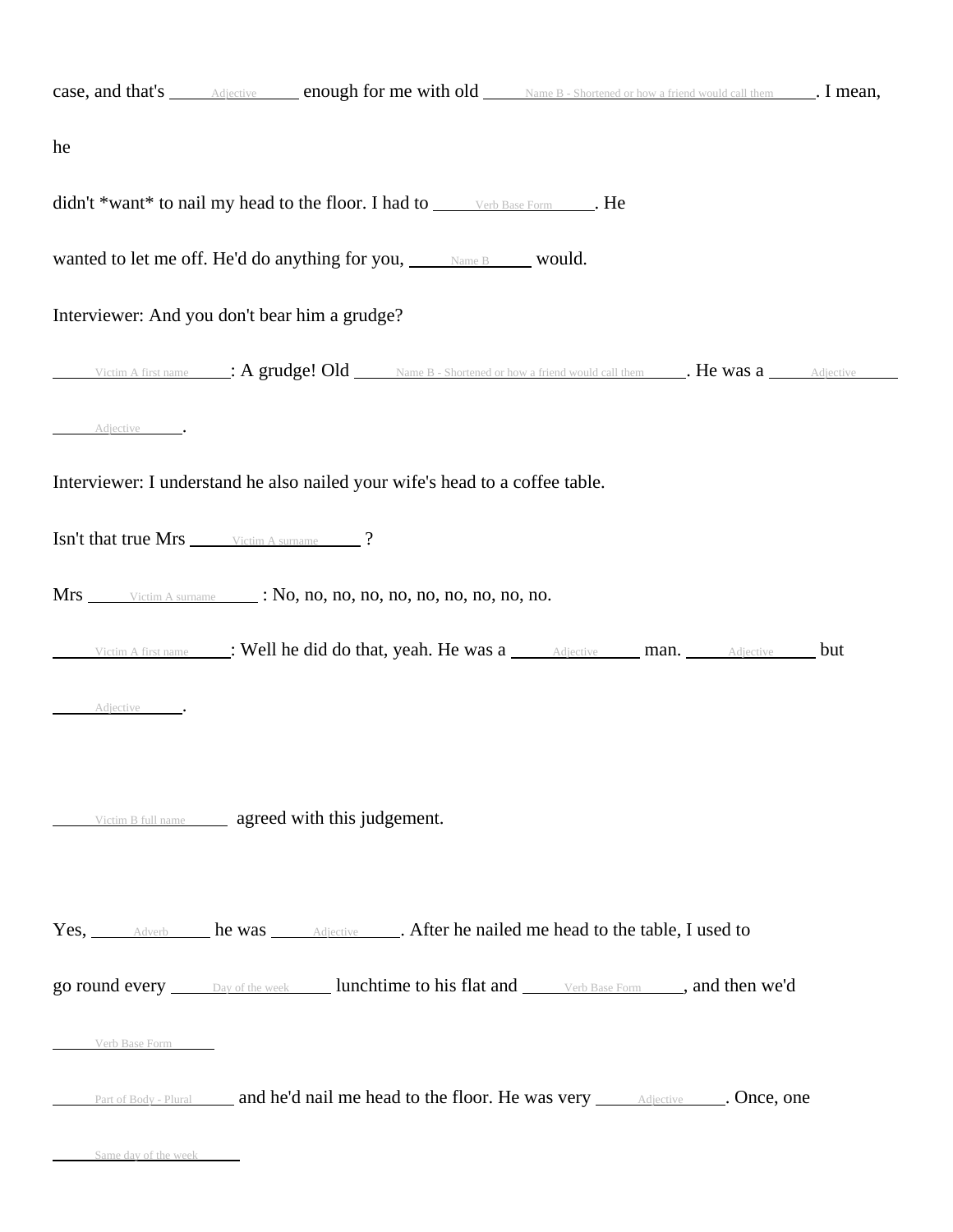| I told him my parents were coming round to tea and would he mind very                                                                |  |  |  |  |
|--------------------------------------------------------------------------------------------------------------------------------------|--|--|--|--|
| much not nailing my head that week and he agreed and just verb Past Tense my Part of Body to                                         |  |  |  |  |
| $a \qquad \qquad$ Noun $\qquad \qquad$ ."                                                                                            |  |  |  |  |
|                                                                                                                                      |  |  |  |  |
| Adverb Name B Verb Past Tense Adjective Feeling eg fear <b>among his</b>                                                             |  |  |  |  |
| business associates. But                                                                                                             |  |  |  |  |
| what was he really like?                                                                                                             |  |  |  |  |
|                                                                                                                                      |  |  |  |  |
| Friend A full name <b>knew him</b> Adverb                                                                                            |  |  |  |  |
|                                                                                                                                      |  |  |  |  |
| "I walked out with <u>same B</u> on many occasions and found him a same and and solution and solution of the Manne B                 |  |  |  |  |
| Adjective Moun Moun Moun Mealways wanted to introduce one to Madjective Madiective Profession - plural                               |  |  |  |  |
|                                                                                                                                      |  |  |  |  |
| Verb Past Tense $\_\_\_\_\$ Nationality $\_\_\_\$ Profession $\_\_\_\$ , members of the $\_\_\_\$ Social group eg aris toc rac y and |  |  |  |  |
| other gang leaders,                                                                                                                  |  |  |  |  |
| who he had met through his work for charities. He took a <u>sadiective</u> interest in                                               |  |  |  |  |
| Social Group Clubs, Social Group Homes, Social Group Associations and the Social                                                     |  |  |  |  |
| Group Guards.                                                                                                                        |  |  |  |  |
| "Mind you there was nothing ______ Adjective ______ about him. I should say not. Except, that                                        |  |  |  |  |
| Name B                                                                                                                               |  |  |  |  |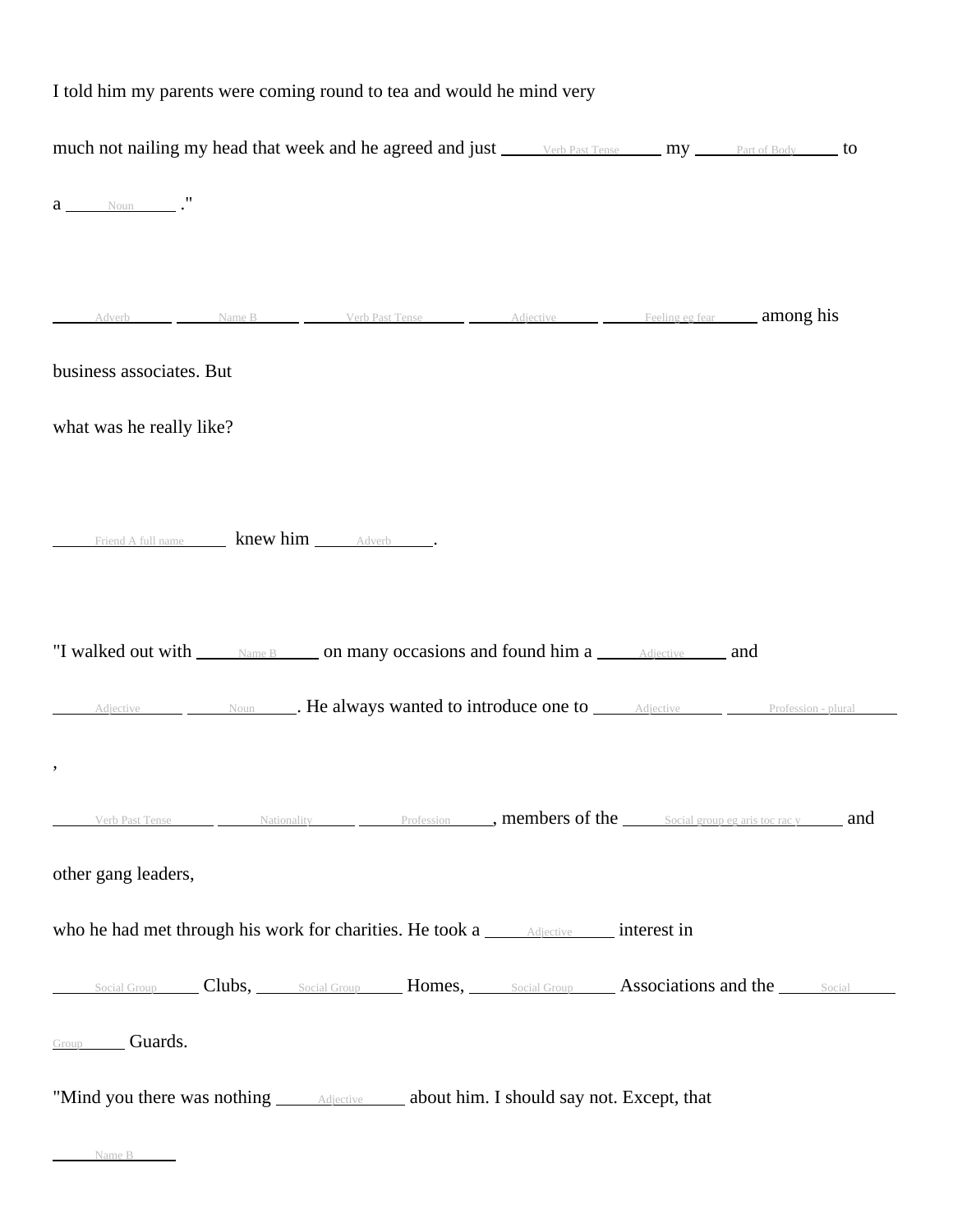| was convinced that he was being watched by a <u>salective substantial</u> whom he                     |                                                                                                                                  |  |  |  |
|-------------------------------------------------------------------------------------------------------|----------------------------------------------------------------------------------------------------------------------------------|--|--|--|
| <b>referred to as</b> Adjective A Name X Normally Adjective A Name X Was about                        |                                                                                                                                  |  |  |  |
| Small number <b>feet from</b> Part of Body <b>to</b> Part of Body <b>, but when</b> Name B <b>Was</b> |                                                                                                                                  |  |  |  |
| Adjective Mame X could be                                                                             |                                                                                                                                  |  |  |  |
| anything up to <i>Large number</i> yards long. When Name X was about Name B would                     |                                                                                                                                  |  |  |  |
| go very Adjective and start Verb Present ends in ING and his Part of Body would swell up and          |                                                                                                                                  |  |  |  |
| his Part of Body - Plural                                                                             |                                                                                                                                  |  |  |  |
|                                                                                                       |                                                                                                                                  |  |  |  |
| $\cdot$ "                                                                                             |                                                                                                                                  |  |  |  |
|                                                                                                       |                                                                                                                                  |  |  |  |
| Interviewer: "Did it worry you that he, for example, verb Past Tense people's rat of Body - Plural    |                                                                                                                                  |  |  |  |
| together?"                                                                                            |                                                                                                                                  |  |  |  |
|                                                                                                       |                                                                                                                                  |  |  |  |
|                                                                                                       | Friend A first name ___: "Well it's better than ______ Verb Present ends in ING _____ it up isn't it. He was a _____ Noun _____, |  |  |  |
| Name B <b>No. 3</b> , and what's more he knew how to treat a female Noun Noun No.                     |                                                                                                                                  |  |  |  |
|                                                                                                       |                                                                                                                                  |  |  |  |
| But what do the criminologists think? We asked The Amazing Kargol and Janet:                          |                                                                                                                                  |  |  |  |
|                                                                                                       |                                                                                                                                  |  |  |  |
| "It is easy for us to judge Name B Surname A too Adverb After all he only                             |                                                                                                                                  |  |  |  |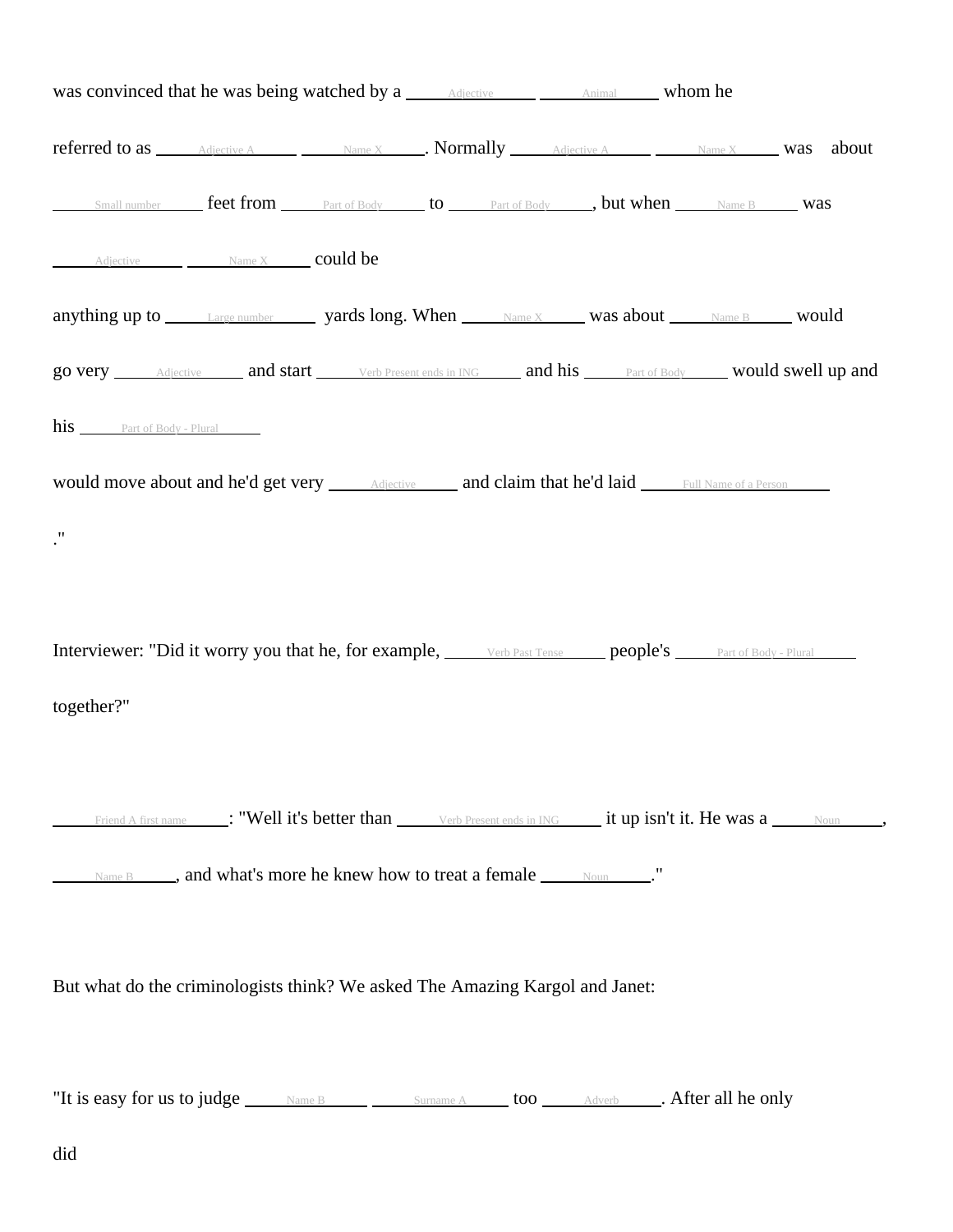| what many of us simply dream of doing I'm sorry. After all we should                                                                                                                                                                                   |  |  |                                                                                       |
|--------------------------------------------------------------------------------------------------------------------------------------------------------------------------------------------------------------------------------------------------------|--|--|---------------------------------------------------------------------------------------|
| remember that a murder is only an extroverted suicide. Mame B Was a                                                                                                                                                                                    |  |  |                                                                                       |
| Noun but he was a <u>Adjective Same noun</u> Same noun <b>Lucky</b> Insult to call someone eg twit                                                                                                                                                     |  |  |                                                                                       |
| Most of the <i>Adjective</i> <b>Later Concern Later School State B Later Manne A Concernant Wanne A Concernant Wanne A Concernant Wanne A Concernant Wanne A Concernant Wanne A Concernant Wanne A Concernant Wanne</b><br>met him was Luigi Vercotti. |  |  |                                                                                       |
| "I had been <u>verb Present ends in ING</u> a successful escort agency -- <b>Adjective</b> class, no really,<br>Adjective                                                                                                                              |  |  |                                                                                       |
| class _____ Noun Plural _______ -- we didn't have any of *that* -- that was right out. So I                                                                                                                                                            |  |  |                                                                                       |
| decided to open a <u>Adjective</u> class night club for the gentry at Biggleswade with                                                                                                                                                                 |  |  |                                                                                       |
| International cuisine and cooking and <u>Adjective</u> acts, and not a <u>Adjective</u> clip joint                                                                                                                                                     |  |  |                                                                                       |
| for picking up <u>Noun Plural</u> -- that was right out, I deny that completely --, and one                                                                                                                                                            |  |  |                                                                                       |
|                                                                                                                                                                                                                                                        |  |  | evening in walks Name B with a couple of Adjective lads, one of whom was Verb Present |
| ends in ING <b>a</b>                                                                                                                                                                                                                                   |  |  |                                                                                       |
| Noun A <b>They said I had bought one of their</b> Noun Plural                                                                                                                                                                                          |  |  |                                                                                       |
| and would I pay for it? They wanted ______ one digit number ______ quarters of a million pounds. I                                                                                                                                                     |  |  |                                                                                       |
| thought about it and decided not to go to the Police as I had noticed that the                                                                                                                                                                         |  |  |                                                                                       |
| lad with the <u>second</u> was the chief constable for the area. So a                                                                                                                                                                                  |  |  |                                                                                       |

week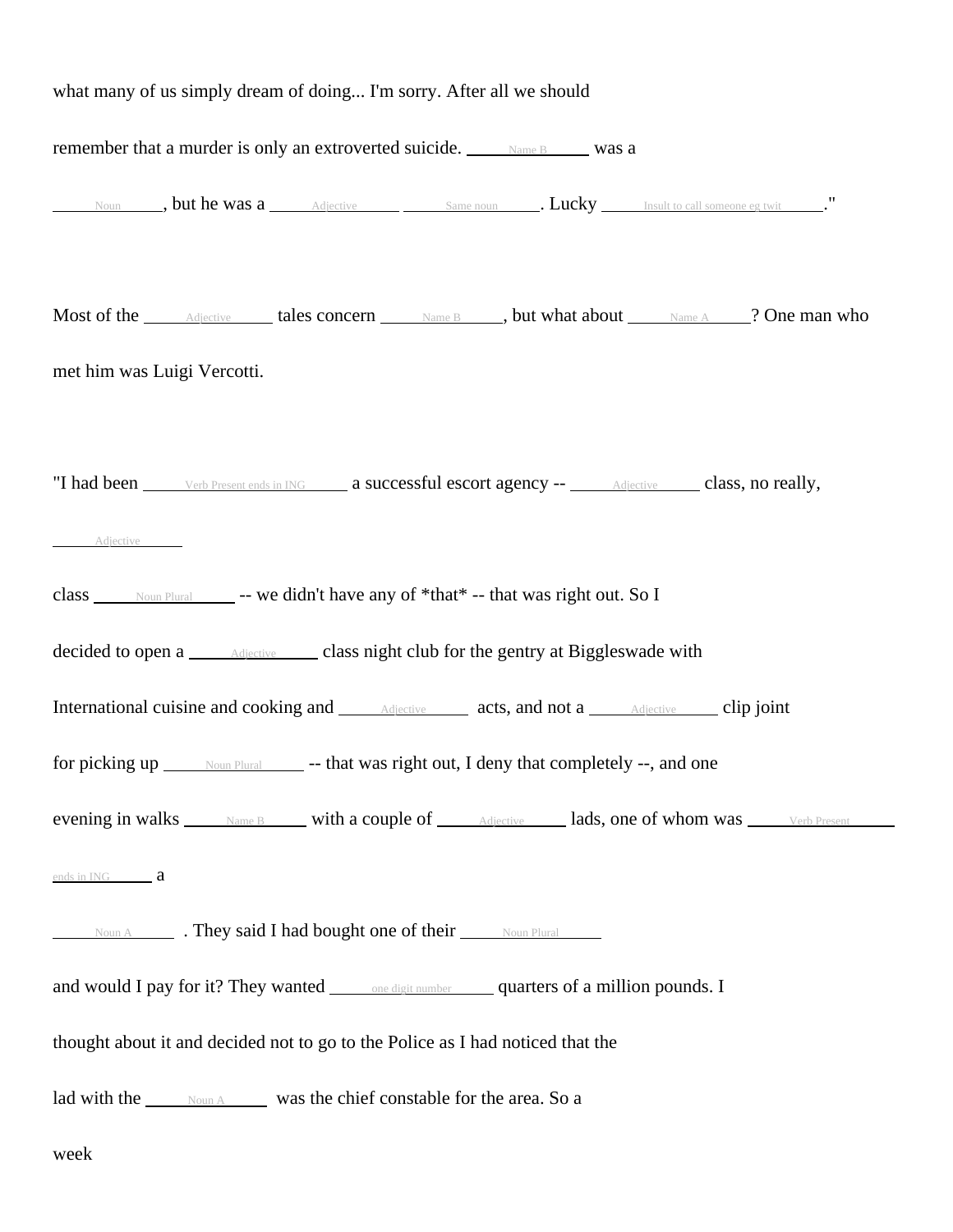| later they called again and told me the cheque had verb Past Tense and said I                                                                                                                                                        |
|--------------------------------------------------------------------------------------------------------------------------------------------------------------------------------------------------------------------------------------|
| had to see Name A _____.                                                                                                                                                                                                             |
| Well, I was <u>Finotion - Past tense eg terrified For and the Compact Compact Compact Compact Compact Compact Compact Compact Compact Compact Compact Compact Compact Compact Compact Compact Compact Compact Compact Compact Co</u> |
| I've seen <b>Adjective</b> men                                                                                                                                                                                                       |
| Verb Base Form <b>heir own</b> Part of Body - Plural <b>off rather than see</b> Name A <b>. Even</b>                                                                                                                                 |
| Name B <b>Was</b> Emotion - Past tense eg terrified <b>of</b>                                                                                                                                                                        |
| Name A <b>Manual</b> He used sarcasm. He knew all the tricks, dramatic irony, metaphor,                                                                                                                                              |
| pathos, puns, parody, litotes and satire. He was <i>_____________________</i> ."                                                                                                                                                     |
|                                                                                                                                                                                                                                      |
| In this way, by a combination of Noun and Noun, the Sumame A brothers by                                                                                                                                                             |
| February <u>Year</u> controlled London and the Southeast of England. It was in                                                                                                                                                       |
| February, though, that Mame B made a Adjective mistake.                                                                                                                                                                              |
|                                                                                                                                                                                                                                      |
| Latterly Name B had become increasingly worried about Adjective A Name X Rehad                                                                                                                                                       |
| come to the conclusion that $\frac{N_{\text{ame }X}}{N_{\text{ame }X}}$ verb Past Tense in an aeroplane hangar at Luton                                                                                                              |
| Airport. And so on Feb 22nd <u>vear</u> , <u>Name B</u> blew up Luton.                                                                                                                                                               |
|                                                                                                                                                                                                                                      |
| Even the police began to verb Base Form up and take notice. The surname A - Plural realised they                                                                                                                                     |
|                                                                                                                                                                                                                                      |